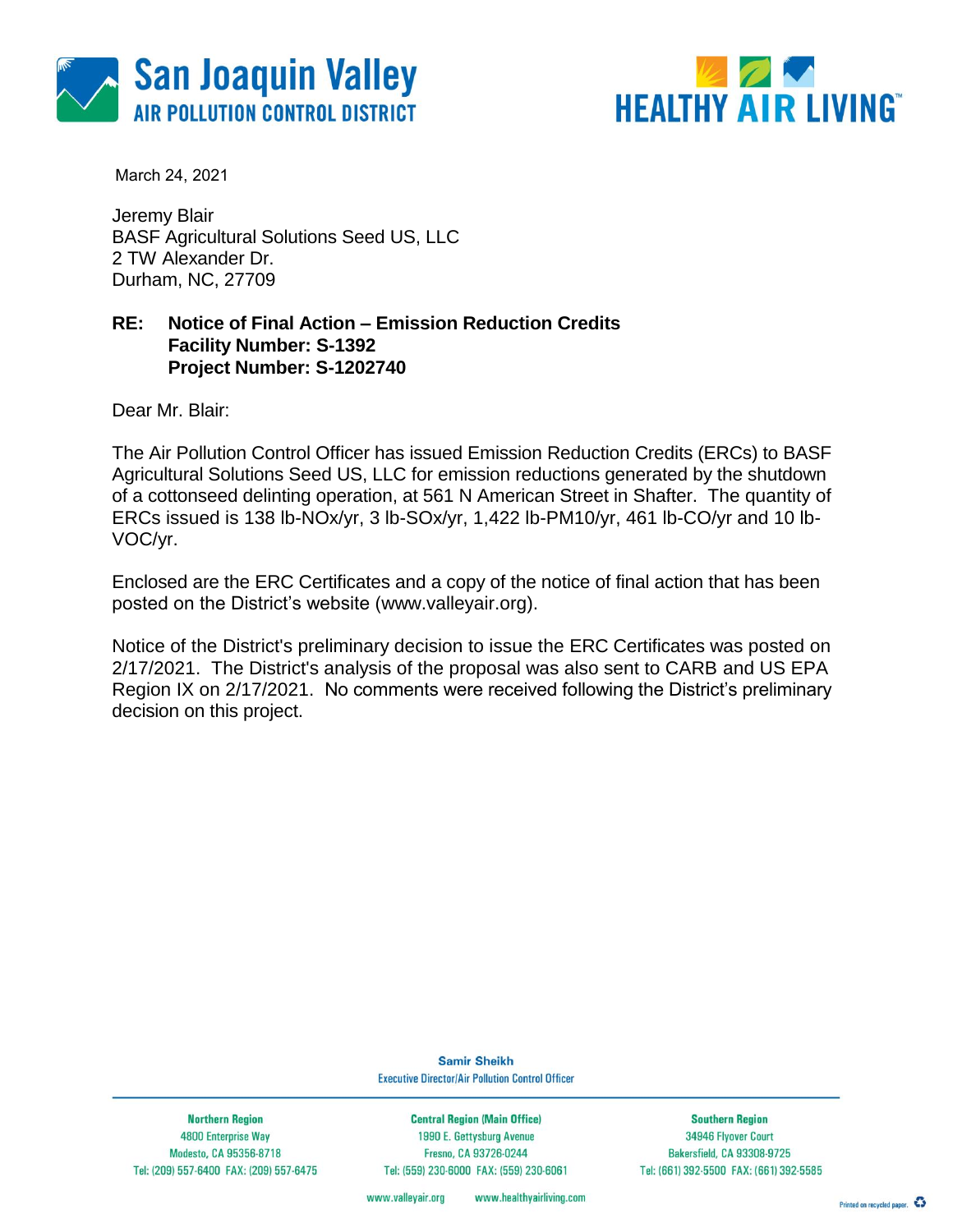March 24, 2021

Mr. Blair Page 2

Thank you for your cooperation in this matter. If you have any questions, please contact Mr. Leonard Scandura at (661) 392-5500.

Sincerely,

lma\_

Brian Clements Director of Permit Services

BC:dbt

**Enclosures** 

- cc: Courtney Graham, CARB (w/enclosure) via email
- cc: Laura Yannayon, EPA (w/enclosure) via EPS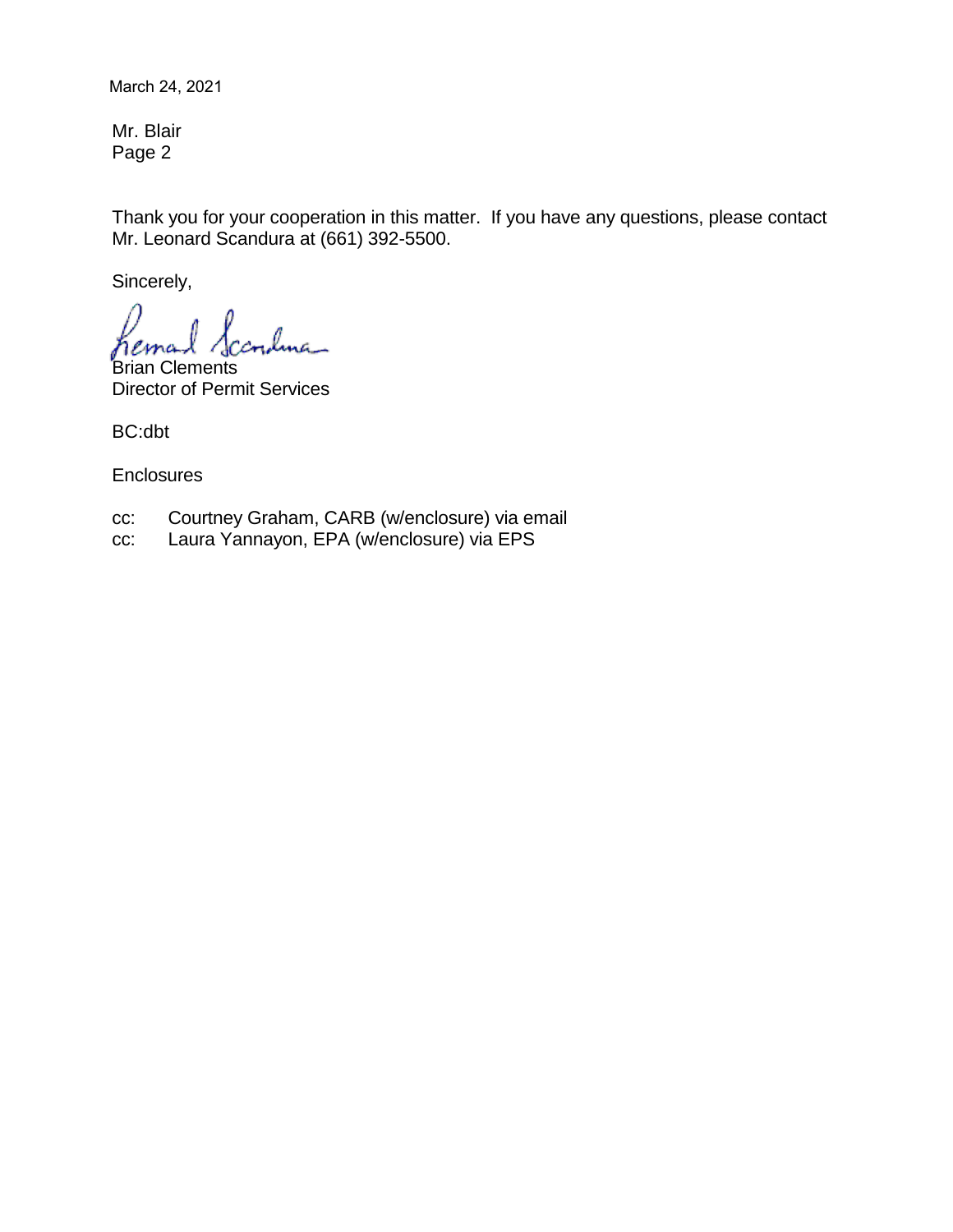



# **Emission Reduction Credit Certificate** S-5214-1

- **BASF CORPORATION ISSUED TO:**
- March 23, 2021 **ISSUED DATE:**
- **561 N AMERICAN ST LOCATION OF SHAFTER, CA REDUCTION:**

For VOC Reductions In The Amount Of:

| Quarter ' | Quarter 2 | <b>Quarter 3</b> | <b>Quarter 4</b> |
|-----------|-----------|------------------|------------------|
| 3 Ibs     | lbs       | $2$ lbs          | 5 lbs            |

### **Method Of Reduction**

### [X] Shutdown of Entire Stationary Source

- **J Shutdown of Emissions Units** L
- 1 Other ſ

**Shutdown of Facility** 

Use of these credits outside the San Joaquin Valley Unified Air Pollution Control District (SJVUAPCD) is not allowed without express written authorization by the SJVUAPCD.

Samir Sheikh, Executive Director / APCO

ema

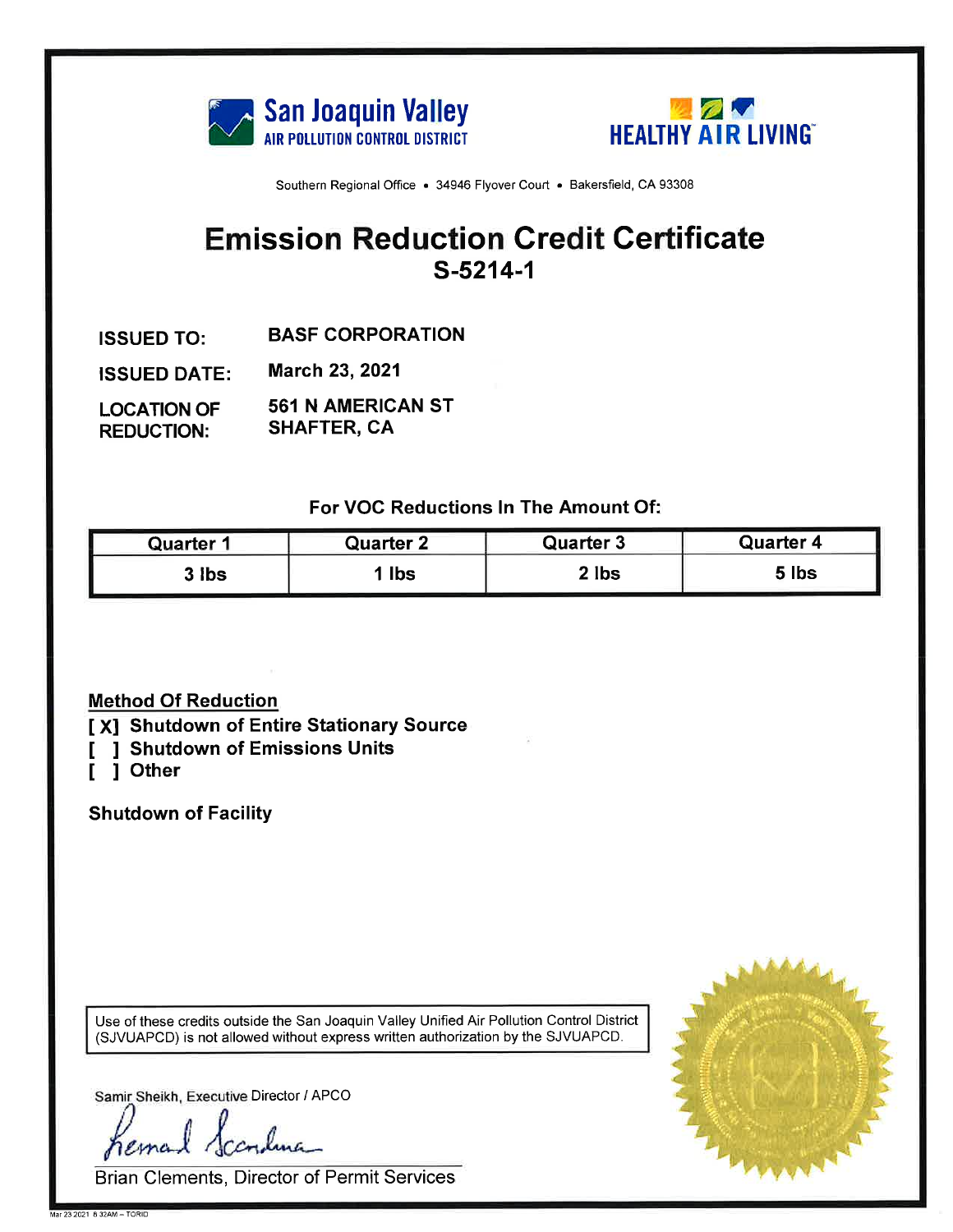



# **Emission Reduction Credit Certificate**  $S-5214-2$

- **BASF CORPORATION ISSUED TO:**
- **March 23, 2021 ISSUED DATE:**
- **561 N AMERICAN ST LOCATION OF SHAFTER, CA REDUCTION:**

For NOx Reductions In The Amount Of:

| Quarter    | <b>Quarter 2</b> | <b>Quarter 3</b> | <b>Quarter 4</b> |
|------------|------------------|------------------|------------------|
| <b>lbs</b> | <b>Ibs</b>       | 25 lbs           | <b>lbs</b>       |

### **Method Of Reduction**

- [X] Shutdown of Entire Stationary Source
- [ ] Shutdown of Emissions Units
- 1 Other  $\mathbf{I}$

**Shutdown of Facility** 

Use of these credits outside the San Joaquin Valley Unified Air Pollution Control District (SJVUAPCD) is not allowed without express written authorization by the SJVUAPCD.

Samir Sheikh, Executive Director / APCO

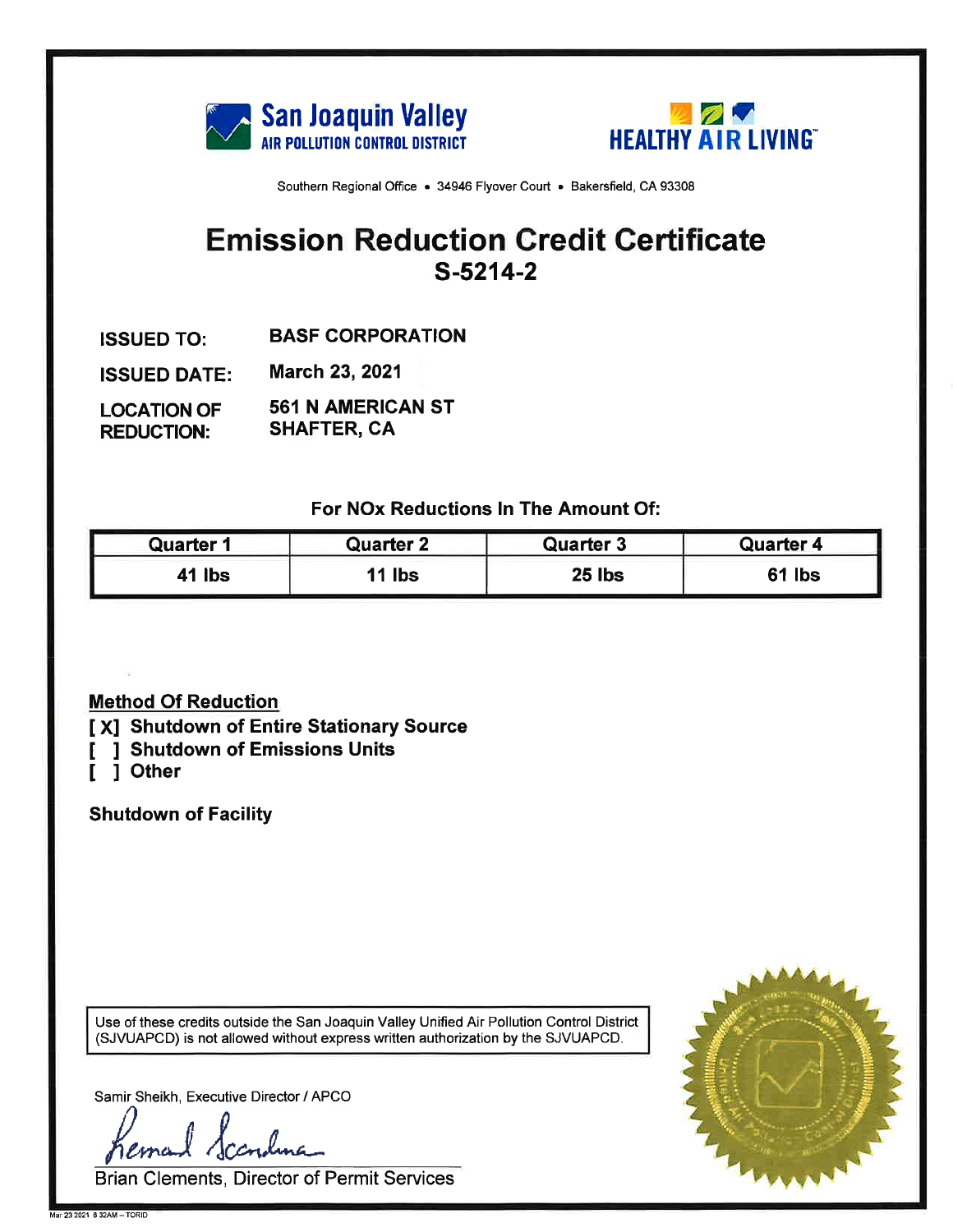



# **Emission Reduction Credit Certificate**  $S-5214-3$

- **BASF CORPORATION ISSUED TO:**
- March 23, 2021 **ISSUED DATE:**
- **561 N AMERICAN ST LOCATION OF SHAFTER, CA REDUCTION:**

For CO Reductions In The Amount Of:

| <b>Quarter 1</b> | Quarter 2 | <b>Quarter 3</b> | Quarter 4      |
|------------------|-----------|------------------|----------------|
| lbs<br>151       | 41 lbs    | 94 lbs           | <b>175 lbs</b> |

### **Method Of Reduction**

- [X] Shutdown of Entire Stationary Source
- [ ] Shutdown of Emissions Units
- [ ] Other

**Shutdown of Facility** 

Use of these credits outside the San Joaquin Valley Unified Air Pollution Control District (SJVUAPCD) is not allowed without express written authorization by the SJVUAPCD.

Samir Sheikh, Executive Director / APCO

rema

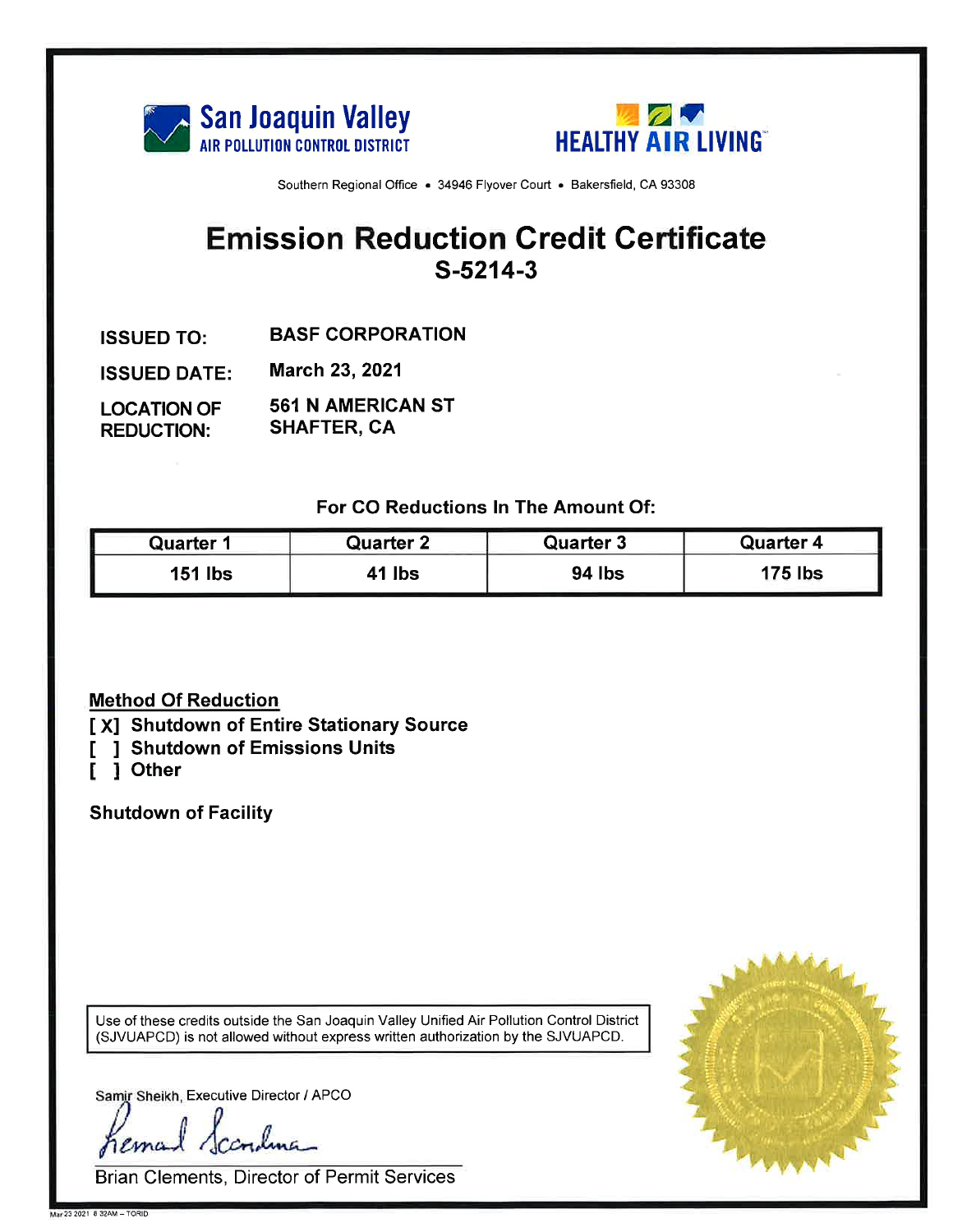



# **Emission Reduction Credit Certificate**  $S-5214-4$

- **BASF CORPORATION ISSUED TO:**
- **March 23, 2021 ISSUED DATE:**
- **561 N AMERICAN ST LOCATION OF SHAFTER, CA REDUCTION:**

For PM10 Reductions In The Amount Of:

| Quarter        | Quarter 2 | <b>Quarter 3</b> | Quarter 4      |
|----------------|-----------|------------------|----------------|
| <b>883 lbs</b> | 28 lbs    | ? lbs            | <b>509 lbs</b> |

### Portion of above PM10 Reductions that is PM2.5:

| <b>Quarter 1</b> | <b>Quarter 2</b> | <b>Quarter 3</b> | <b>Quarter 4</b> |
|------------------|------------------|------------------|------------------|
| 18.0%            | 21.4%            | 100.0%           | 18.7%            |
| <b>159 lbs</b>   | 6 lbs            | 2 lbs            | 95 lbs           |

### **Method Of Reduction**

- [X] Shutdown of Entire Stationary Source
- **J Shutdown of Emissions Units**
- [ ] Other

**Shutdown of Facility** 

Use of these credits outside the San Joaquin Valley Unified Air Pollution Control District (SJVUAPCD) is not allowed without express written authorization by the SJVUAPCD.

Samir Sheikh, Executive Director / APCO